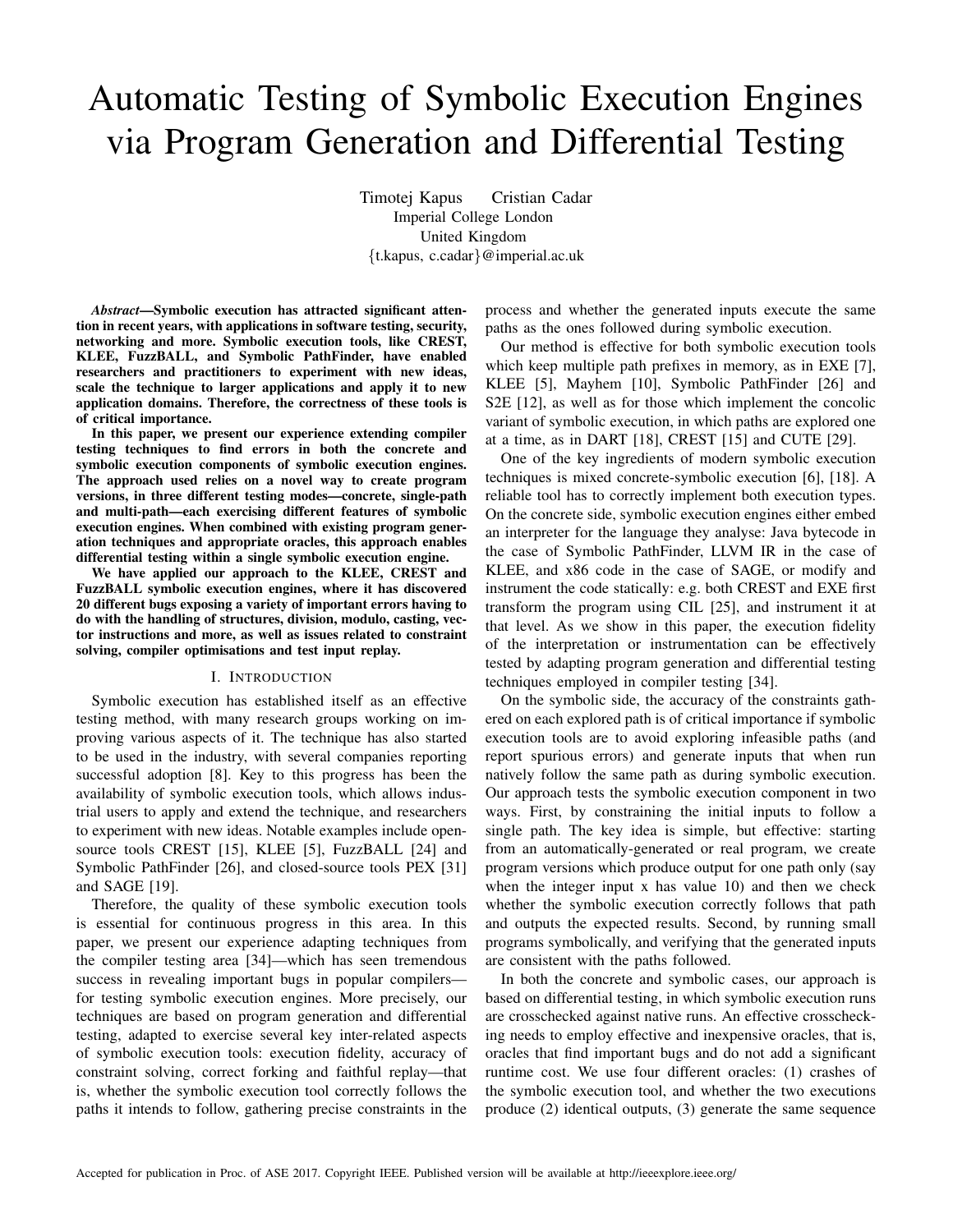

Fig. 1. The main stages of our testing approach.

of function calls, and (4) achieve the same coverage. In both the concrete and symbolic cases our approach also takes advantage of advances in automatic program generation [34], which allows us to quickly create small deterministic programs without undefined and unspecified behaviour, and therefore conduct a large number of experiments.

Finally, whenever a generated program finds a bug in the symbolic execution tool, we use existing program reduction techniques [27] which are combined with our oracles in order to obtain a small program (with fewer than 30 lines of code in our experiments) that forms an easy-to-understand, reproducible bug report.

We applied our approach to the KLEE, CREST and FuzzBALL symbolic execution engines, where it has found several serious functionality bugs, most of which have already been fixed or confirmed by the developers.

In summary, the main contributions of our paper are:

- 1) Our experience adapting compiler testing techniques to the novel problem of finding errors in both the concrete and symbolic execution components of symbolic execution engines;
- 2) A novel way to create program versions, in three different testing modes, which combined with existing program generation techniques and appropriate oracles, enables differential testing within a single symbolic execution engine;
- 3) A toolkit implementing our approach together with comprehensive case studies on three symbolic execution engines—KLEE, CREST and FuzzBALL—implementing different styles of symbolic execution (e.g. concolic vs. keeping all paths in memory, interpretation vs. instrumentation) and operating at different levels (source, LLVM bitcode and binary). Our approach found 20 important bugs in these engines.

The rest of the paper is structured as follows. §II gives an overview of our technique, showing how we generate random programs (§II-A) and create versions of these programs (§II-B) to be crosschecked using four different oracles (§II-C), and reduced to produce small bug reports (§II-D). §III presents our case studies on the KLEE, CREST and FuzzBALL systems, reporting the effectiveness and performance of our technique. The lessons learned from the case studies are then presented in §IV. Finally, §V discusses related work and §VI concludes.

## II. TESTING APPROACH

The main stages of our testing approach are shown in Figure 1. The inputs are a symbolic execution engine to be tested and a configuration file specifying the parameters of the testing process such as symbolic executor flags and timeouts.

In the first stage (*Generate programs* in the figure), we generate random, deterministic programs with the Csmith tool [34] and instrument them to support our oracles. In the second stage (*Create & run versions*), we create several different versions of a given generated program: a native version, designed to execute natively; single-path versions, designed to run a single path when executed symbolically; and multi-path versions, designed to run multiple paths when executed symbolically. These different versions are run and crosschecked using our four oracle types: crash detection, and output, function calls and coverage comparison (*Employ oracles*). Any programs exposing mismatches (as flagged by our oracles) between the native and symbolic execution runs (*Gather mismatches*) are then reduced using the C-Reduce tool [27] (*Reduce programs*) and reported to developers.

While our testing approach is general, our infrastructure is targeted toward symbolic execution of C code.

# *A. Generating random programs*

The first step of our approach is to generate small programs using the Csmith [34] tool used in compiler testing. Csmith is a tool that can generate non-trivial C programs that leverage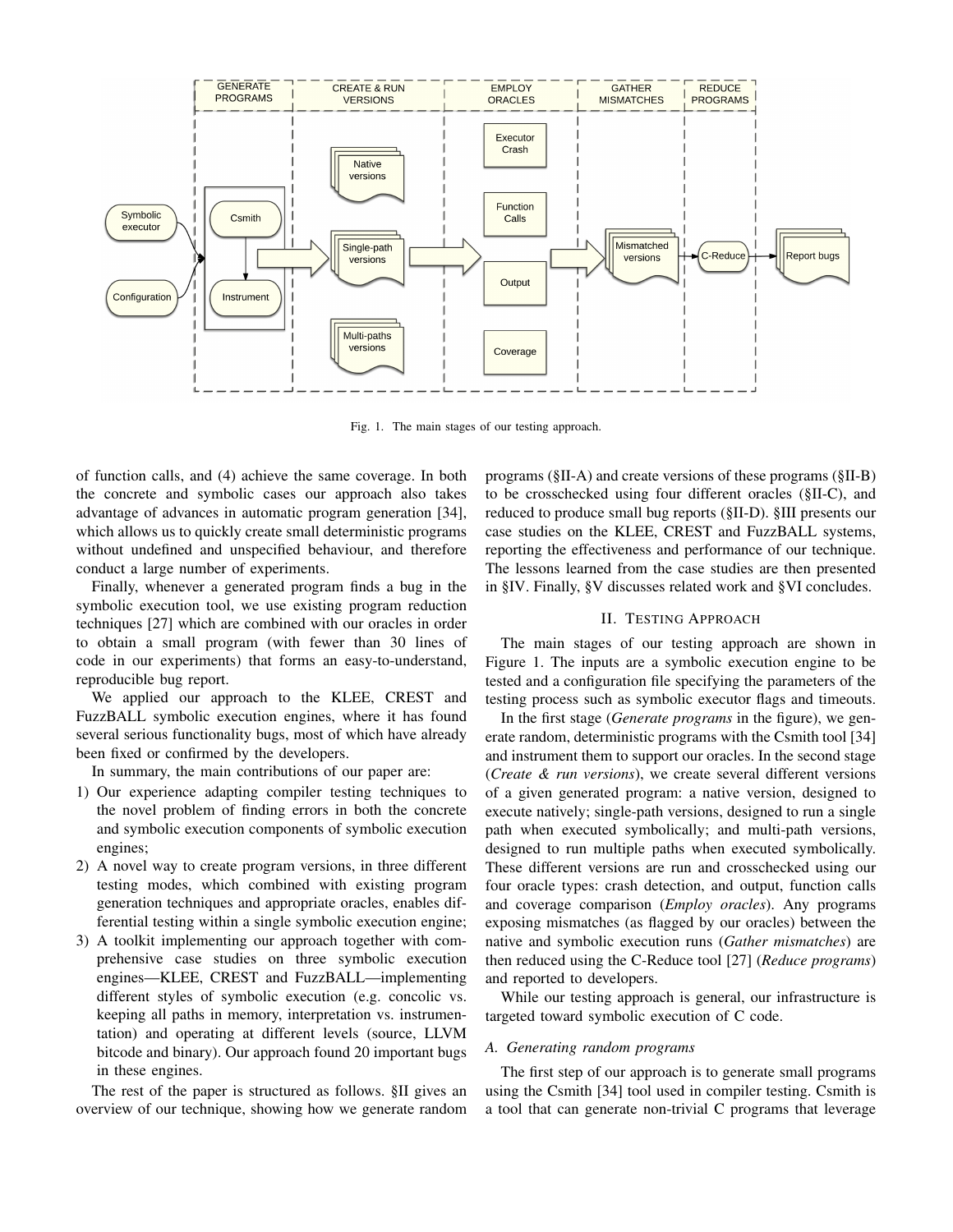many features of the C language and which has been used successfully to find many bugs in mature compilers [34].

Csmith generates programs in a top-down fashion. It starts by creating a single function, which is called from *main*. Csmith then randomly picks a structure from its grammar and checks if it is appropriate for the current context (e.g. *continue* can only appear in loops). Should the check fail, it makes a different choice until it succeeds. If the chosen structure needs a target (e.g. a variable to read or a function to call), it randomly chooses between using an existing construct and generating a new one. Care is taken not to generate constructs with undefined or unspecified behaviour, e.g. by guarding every division operation to ensure the divisor is not zero.

If the selected structure is a non-terminal, the process repeats. Finally, Csmith performs several safety checks to ensure there cannot be any undefined or unspecified behaviour. If that fails, the changes are rolled back and the process starts from the most recent successful stage.

The generated programs take no input, perform some deterministic computation and output the checksum of all global variables, which gives an indication of the state of the program upon termination. The length and complexity of the generated code is highly configurable. With the options we used, the generated programs are on average 1600 lines long, containing about 10 functions and 100 global variables. The global variables can have a wide range of types: signed and unsigned integers of standard widths, arrays, randomly generated structs and unions, pointers and nested pointers. The functions take varying number of arguments of different types and return a randomly-chosen type. Function bodies declare several local variables and include *if* and *for* statements, which in turn contain assignments to both local and global variables. The expressions assigned are deep and nested, reading from and writing to multiple global and local variables, performing pointer and arithmetic operations and calling other functions.

There are several reasons for using Csmith-generated programs as opposed to using real software:

- 1) Csmith programs are valid C programs without undefined or unspecified behaviour. This is important because the compiler used to generate the native version of the program and the engine used to symbolically execute the program might take advantage of undefined or unspecified behaviour in different ways, which might lead to spurious differences.
- 2) Csmith programs, by design, have a good coverage of C language features, which a limited collection of real programs might miss.
- 3) Most of the language features being used in Csmith programs can be enabled or disabled via command-line arguments. This is important because once the symbolic execution tool is found to mishandle a certain feature, we want to be able to continue testing without repeatedly hitting that same bug.
- 4) Csmith programs are deterministic and the input and output are easily identifiable: the input is represented by the set of global variables in the program, and the output consists

of a checksum of the global variables, which is printed at the end of the execution.

5) Unlike real programs, Csmith programs are relatively small (or more exactly, Csmith can be configured to generate small programs), which allows us to perform a large number of runs.

Disadvantages of Csmith programs (and automatically generated programs more generally) are that they are artificial, hard to read by humans, and not guaranteed to terminate. We address the readability issue by automatically reducing the size of the program (§II-D), and the non-termination issue by using timeouts, as recommended by the Csmith authors [34]  $(\S$ III-A2).

### *B. Creating and running versions*

For each generated program, we first create and run an unmodified native binary version of the program. Then, for each of our three testing modes, we create a modified version of the program to be run by the symbolic execution engine under test.

*1) C-Mode: Concrete mode:* This mode is designed to test the concrete execution of the symbolic execution engine. For this mode, we run the program with the symbolic execution engine without marking any variable as symbolic. For example, we would compile the code to LLVM bitcode and then run it with KLEE directly without any symbolic input.

The symbolic execution run is then validated against the native one, using our oracles (§II-C). For example, the function call chain oracle would check that the native and symbolic runs generate the same sequence of function calls.

*2) SP-Mode: Single-path mode:* The aim of this mode is to test the accuracy of the constraints gathered by symbolic execution and its ability to correctly solve them. Essentially, this mode is checking the symbolic execution of individual paths in the program. For this mode, we modify the code to mark all the integer global variables of the generated program as symbolic and constraining them to have the unique value assigned to them in the original program. This essentially forces the symbolic execution engine to follow the same execution path as in the native version, but also collect and solve constraints on the way.

Constraining a variable to have a unique value needs to be done in such a way that the symbolic execution engine does not infer it has a unique value (and reverts to concrete execution for that variable). In particular, assigning a symbolic variable to have a constant value (e.g.  $x = 4$ ) or comparing it with a constant (e.g.  $if (x == 5)$  would typically make the engine treat that variable as concrete on that path.

We used four different ways of constraining a symbolic variable  $x$  to a given value  $v$ , which are listed in Table I. For example, the second method adds the constraint that x is less than or equal to  $v$  and greater than or equal to  $v$ , while the fourth method adds the constraint that  $x$  is divisible by all the prime divisors of  $v$ , is greater than 1 and less than or equal to  $v$ . At the implementation level, for each integer global variable initialization such as  $int x = 5$ , we add the following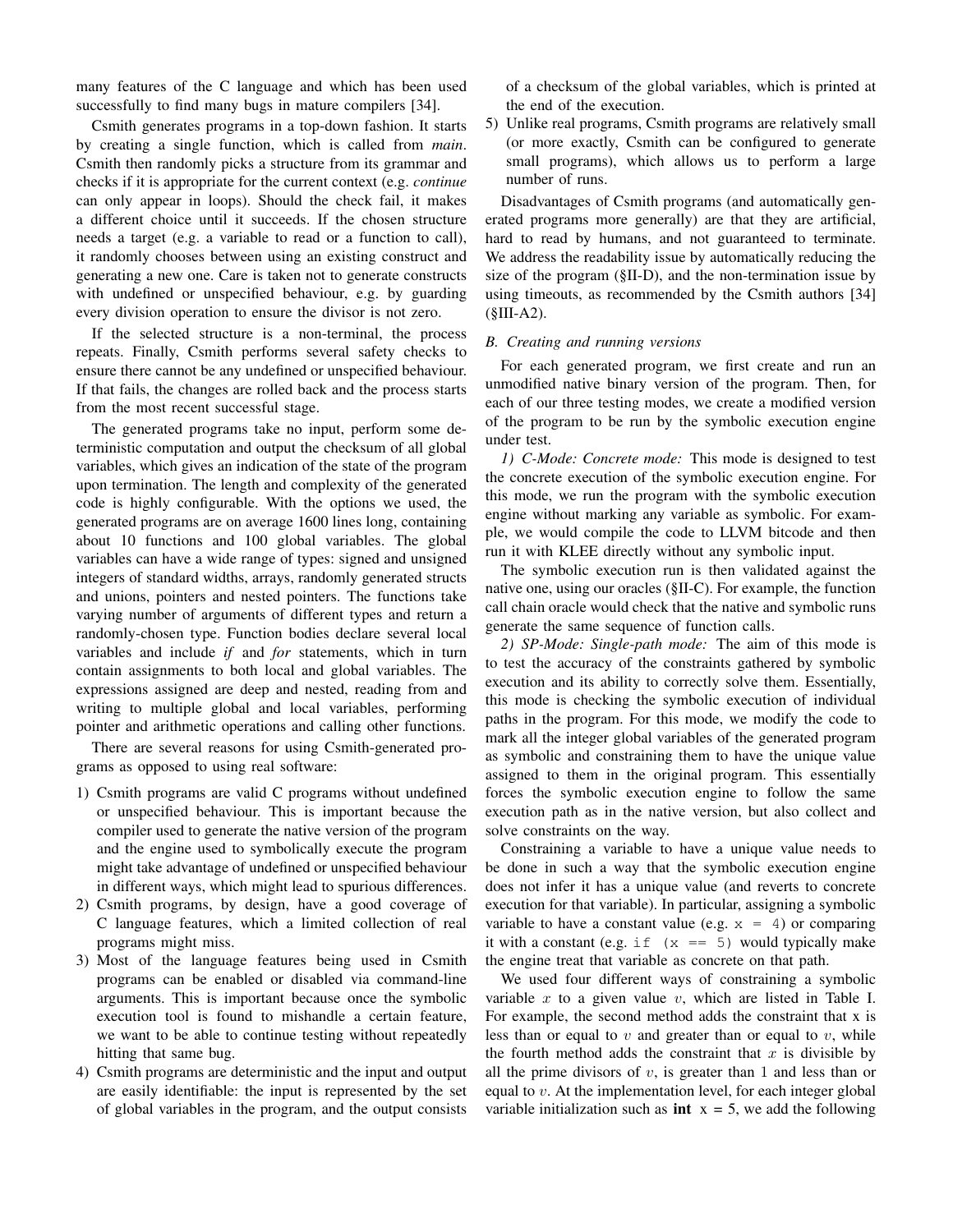TABLE I FOUR WAYS OF CONSTRAINING A VARIABLE  $x$  TO A CONSTANT VALUE  $v$ .  $d_i$  IS A PRIME DIVISOR OF  $v$ .

| <b>Constrainer</b> type | Constraint                                                       |
|-------------------------|------------------------------------------------------------------|
| $\langle . \rangle$     | $\neg(x < v) \wedge \neg(x > v)$                                 |
| $\lt$ , $>$             | $x \leq v \wedge x \geq v$                                       |
| range                   | $\neg(x \leq v-2) \land \neg(x \geq v+3) \land$                  |
|                         | $\neg(x = v - 1) \land \neg(x = v + 1) \land \neg(x = v + 2)$    |
| divisors                | $\wedge_i \neg (x \mod d_i \neq 0) \wedge x > 1 \wedge x \leq v$ |

code at the start of main, should we for example, follow the first constraining method:

```
make\_symbol(i(x x);
if (x < 5) silent_exit(0);
if (x > 5) silent_exit(0);
```
In this code, the make\_symbolic() function is used to mark the given variable as symbolic, while the silent exit() function terminates execution without generating a test input on that path.

Therefore, after executing the code fragment above, the symbolic execution engine will continue along a single path with the path condition  $\neg(x < 5) \land \neg(x > 5)$ , which effectively constrains  $x$  to value 5.

Once such a version of the program is constructed, its execution can be validated using our oracles, as for the previous C-Mode. Note that one oracle that is effective here, as we show in the evaluation, is to check that the symbolic execution engine executes a single path. However, we didn't add an explicit oracle for this, as other oracles, such as the function call oracle, would almost always catch such a bug.

*3) MP-Mode: Multi-path mode:* While the prior mode tested that the engine correctly performs symbolic execution of a given path, this final mode checks that symbolic execution explores multiple paths and generates inputs that exercise exactly those paths.

For this mode, we simply mark all integer global variables as symbolic, without constraining them to any value, and let the symbolic execution engine explore multiple execution paths. As a result, not all oracles are applicable to this mode. In particular, we could not use the output oracle for non-concolic execution engines, as the output could now be a function of some symbolic variables. Besides the crash oracle, we decided to solely use the function call chain oracle, which was the easiest to adapt for this scenario. Our approach was to record the sequence of function calls on each path explored during symbolic execution, and then, for each path, to run natively the generated test input and check whether it generates the same function call sequence.

## *C. Oracles*

We next discuss in detail the four oracles that we used in our approach.

*1) Executor crash oracle:* The first basic oracle consists in detecting generic errors during symbolic execution runs, such as segmentation faults, assert violations and other abnormal terminations.

*2) Output oracle:* As discussed in §II-A, Csmith programs are designed to have no undefined or unspecified behaviour and produce deterministic output. More exactly, the programs print at the end a single value, the checksum of all global variables. For C-Mode, we simply compare the checksums printed out by the native and symbolic execution runs.

For SP-Mode, we found that computing checksums for symbolic variables is very expensive, resulting in many timeconsuming solver queries. Our solution was to exclude the symbolic variables from the checksum computation, and instead simply print out their individual values. For non-concolic engines, we first ask the constraint solver for a solution (which in this case is unique) before printing out the symbolic value.

*3) Function call chain oracle:* The function call chain oracle compares the sequence of function calls executed by the native and symbolic execution versions. This oracle provides the ability to catch some bugs where symbolic execution follows the incorrect path, but without having any influence on the output. For C-Mode and SP-Mode, this oracle checks that the unique path followed by the symbolic execution engine produces the same sequence of function calls as the native execution. For MP-Mode, this oracle checks that when natively replaying a generated input, the same function call sequence is produced as in the corresponding path explored during symbolic execution. Because some execution paths may not be fully explored by non-concolic tools in MP-Mode (due to timeouts), we actually check that the function call chain generated during symbolic execution is a prefix of the corresponding native function call chain.

*4) Coverage oracle:* The coverage oracle was used in a similar way as the function call chain oracle, to ensure that the native and symbolic execution runs execute the same lines of code, the same number of times. While we could have used this oracle in MP-Mode as well, to check whether the natively replayed execution covers the same lines of code as during the corresponding path explored during symbolic execution, we found this more difficult to implement efficiently.

One interesting challenge we faced while implementing this oracle is that even when gathering coverage information on a single execution path, the performance overhead was extremely high. The problem was that the instrumentation would generate select instructions to index into an internal buffer used to track coverage, which would make that buffer symbolic, leading in turn to expensive constraint solving queries. Once we diagnosed the issue, the solution was simple: we modified the GCov instrumentation to generate explicit branches instead of select instructions. This made a huge impact on performance, making this oracle usable. More generally, this is an issue that one has to be aware of during symbolic execution when instrumenting programs with coverage information.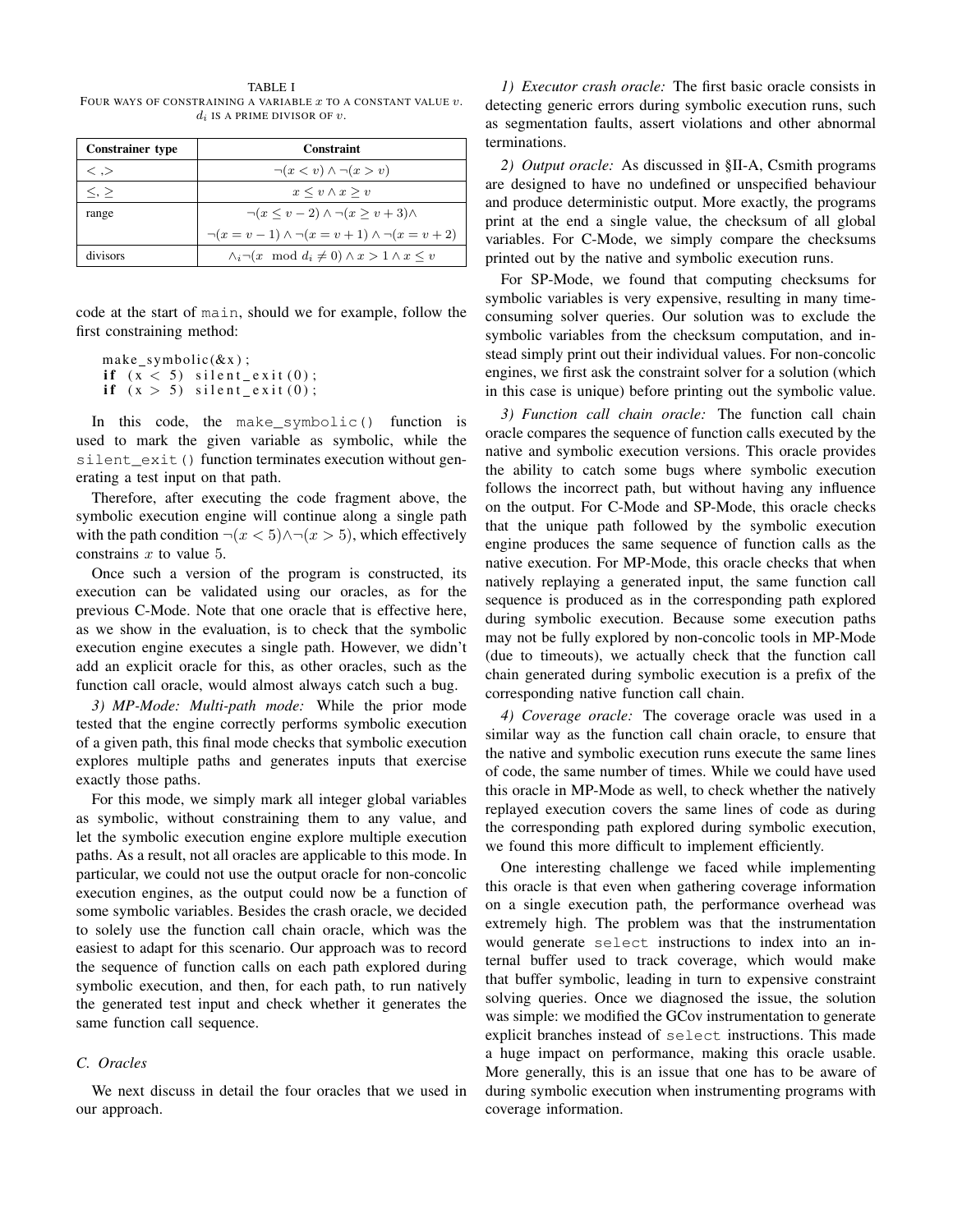## *D. Reducing bug-inducing programs*

As indicated before, our Csmith programs are on average 1600 lines long and hard to read by human developers. The code consists of huge nested expressions without any highlevel meaning, referring to mechanically-named variables. Debugging such programs would be highly difficult. Therefore, for each generated program that exposes a bug, we used the C-Reduce tool [27] to reduce it to a manageable size.

At a high-level, C-Reduce tries various source-level transformations to reduce a C program (e.g. deleting a line) and then uses an oracle (in the form of a shell script) to decide if the transformation was successful. If so, C-reduce keeps the reduced program and attempts to reduce it further, otherwise it rolls back the change and tries other transformations. Integrating C-Reduce in our bug-finding process was easy, as we were able to reuse the same oracle as the one used to find the bug in the first place. Some manual effort was necessary, but it was modest overall, as we discuss in §IV. One challenge is that unlike Csmith, C-Reduce can introduce undefined behaviour. Luckily, compilers report most of those undefined behaviours as warnings. We integrated these warnings into our oracles, making them reject reduced programs that trigger these specific warnings. $<sup>1</sup>$ </sup>

## III. CASE STUDIES

This section presents our experience applying our testing approach to find bugs in the KLEE, CREST and FuzzBALL symbolic execution engines. We provide an artifact with additional details about our case studies at https://srg.doc.ic. ac.uk/projects/symex-tester/.

#### *A. KLEE*

Our main case study uses KLEE, a popular symbolic execution engine for C code that operates at the level of LLVM bitcode. We chose KLEE for our main case study because we are familiar with it, it is actively maintained, highly-configurable and documented. As we discuss later, this is important in order to be able to iteratively find new bugs.

We start by describing our experimental setup (§III-A1) and methodology (§III-A2), and give an overview of our experimental runs (§III-A3). We then present a summary of the bugs found and discuss a few representative bugs (§III-A4). We finally discuss our experience applying our approach to a real application (§III-A5).

*1) Experimental Setup:* We used the KLEE commit 637e884bb for all our experiments. KLEE was built using LLVM 3.4.2 and STP commit a74241d5. Initially, we used version 1.6 of STP in a small number of our experiments. We used Csmith 2.3.0, C-Reduce commit 49782e718, and Clang 3.4. The experiments were run in parallel [30] on an 8-core 3.5GHz Intel Xeon E3-1280 machine with 16GB of RAM.

To automate the experiments, we have built a toolset consisting of a library and several scripts. It contains the implementation of the oracles, including the functions used to constrain symbolic variables to a single value (see Table I) and the necessary tools to deploy our technique, including generating, compiling, running and reducing Csmith programs.

*2) Methodology:* We conducted our experiments in *batches*, with essentially one batch for each bug found. In each batch, we performed the following steps:

- 1) Configure the experiment (what kind of programs to generate, mode to use, options to pass to KLEE). We started with the default configuration of Csmith and KLEE.
- 2) Run the experiment (typically overnight).
- 3) Reduce the first program exposing a bug, and sometimes further manually simplify it slightly to make it more readable.
- 4) Report the bug, attaching the reduced program.
- 5) Find a way to avoid the bug and reconfigure the experiment accordingly.

The reason for the last step is that we observed that certain bugs would reappear over and over again, making it difficult to identify new bugs. Therefore, we adopted an iterative approach in which once we identified a bug, we worked on either fixing it (or incorporating the developers' fix if available in a timely manner), or more often reconfiguring our experiment to avoid it. In the latter case, we either disabled some C features in Csmith so that the bug would not be triggered (for example, once a bug involving incorrect passing of structures by value was found, we disabled passing structures as arguments) or changed the KLEE options so that the affected code would not run (for example, by disabling the *counterexample cache* [5] which was involved in one of the bugs).

At the end of our experiments we were using the options *no-arg-structs*, *no-return-structs*, *no-arg-unions*, *no-divs* and *no-const* in Csmith, and *check-overshift=false* and *use-cexcache=false* in KLEE. In MP-Mode we also used the *nochecksum* option in Csmith to disable the expensive checksum computation, since the output oracle was not used.

We used either the -O0 or -O1 optimisation levels to compile the generated programs, each with equal probability. We also attempted to use higher optimisation levels, however every Csmith-generated program compiled with optimisation level -O2 or higher exposes the *vector instruction unhandled* bug in KLEE (§III-A4), and therefore we only used these higher optimisation levels for a small number of runs.

We used a 1s timeout for the native execution of Csmith programs, as a longer runtime is a strong indication of nontermination. We did not use a timeout in C-Mode for KLEE, as we knew from the native run that the program should terminate. The timeouts for KLEE in SP-Mode and MP-Mode were set to 100s, as we accounted for constraint solving. In MP-Mode, we also set the maximum number of forks (i.e. paths to be explored) to 200.

*3) Summary of Runs:* In total we have generated and tested almost 700,000 programs. A summary of all the runs can be found in Table II. They are divided by the different modes they used. We performed most runs, around 520,000, in C-Mode,

<sup>&</sup>lt;sup>1</sup>We haven't treated all warnings as errors, as Csmith programs already generate some warnings during compilation.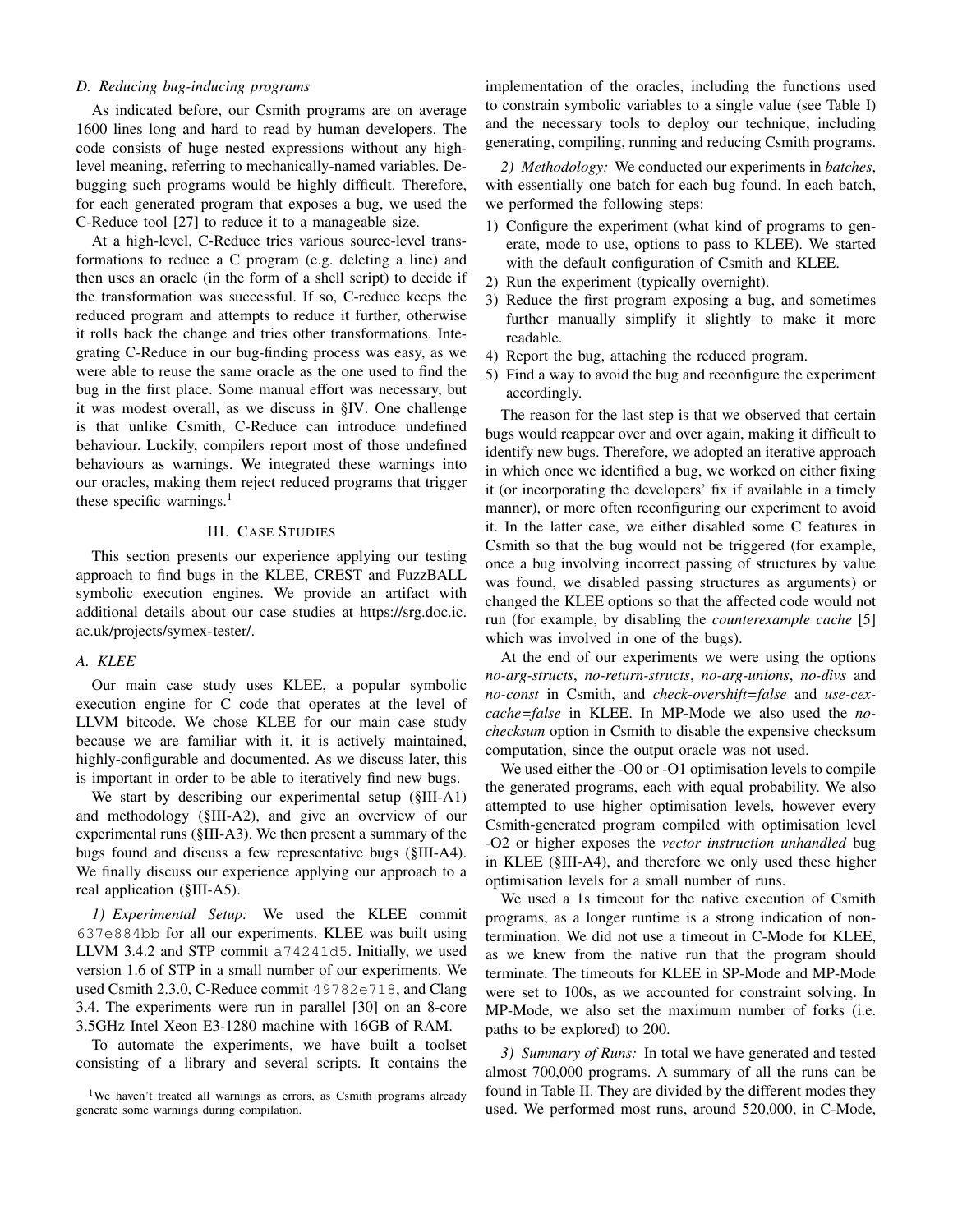| Mode             | # runs  | Avg input  | Avg time per  |             |  |
|------------------|---------|------------|---------------|-------------|--|
|                  |         | size (LOC) | run $(s)$     |             |  |
|                  |         |            | <b>Native</b> | <b>KLEE</b> |  |
| $\mathcal{C}$    | 520,930 | 1,622      | 0.0500        | 0.808       |  |
| $SP <$ .         | 42,162  | 1,642      | 0.0581        | 1.69        |  |
| $SP \leq . \geq$ | 42,162  | 1,642      | 0.0581        | 1.69        |  |
| SP range         | 42,162  | 1,642      | 0.0581        | 1.68        |  |
| SP divisors      | 42,162  | 1,642      | 0.0581        | 2.56        |  |
| SP < , >         | 1,992   | 1,637      | 0.0726        | 91.8        |  |
| & coverage       |         |            |               |             |  |
| MP               | 6,625   | 1,640      | $15.82^{1}$   | 22.21       |  |

TABLE II SUMMARY OF RUNS IN DIFFERENT MODES.

*<sup>1</sup>* Combined runtime of all replayed test cases.

which as expected have the shortest average running time. We conducted around 168,000 runs in SP-Mode, which on average took twice as long as those in C-Mode. Finally, we performed 6,625 runs in MP-Mode, which were around 44 times more expensive than those in C-Mode. Note that the average runtime for native runs in MP-Mode includes replaying all generated test cases. Overall, we spent around around 124 hours in C-Mode, around 140 hours in SP-Mode, and around 70 hours in MP-Mode. The technique found the bugs within the first 5000 runs of each batch. This means that we could have configured the batches to run for only  $\sim$ 2.5h, but we found it convenient to do longer overnight runs.

For SP-Mode, Table II also shows the number of runs performed with each way of constraining inputs to a single value. The runs involving inequalities and ranges took a similar amount of time, while those involving divisors took longer, as they involved more difficult constraints. We excluded the expensive coverage oracle in all runs, except 1,992 SP-Mode runs with  $\langle \cdot, \cdot \rangle$  constraints, which took around 92 seconds per run on average. We observed that using the coverage oracle involves about ten times more instructions (as the instrumentation also uses code from libc), and a significant number of extra I/O operations, all of which contribute to the significantly higher cost per run.

Finally, note that individual runs in SP-Mode and MP-Mode varied considerably, depending on the constraint solving queries generated in each run. For instance, SP-Mode runs ranged between 0.01s to 99.6s (remember our SP-Mode timeout was 100s). The reason some runs were very quick was that only a small part of the code was executed at runtime.

*4) Bugs found:* Table III summarises the 14 bugs we have found using our approach. We reported all bugs to the developers, except one which had already been reported and another three which had already been fixed before we managed to report them. We also reported a bug which we later discovered to have been reported before. At the time of writing, the bugs in bold had already been fixed.

As can be seen from Table III, we have found a variety of bugs, involving the handling of structures, division, modulo,

```
1 union U0 {
 \begin{array}{cc} 2 & \text{signed } 3 \\ 3 & \text{.} \end{array}3 };
 \frac{4}{5}static union U0 g 988 = \{ 0UL \};
 6
  7 int main(int argc, char* argv[]) {
  8         g_988.f3  =  534;<br>9         printf("f3.%d.\n",   g_988.f3);
10 return 0:
11 }
```
Listing 1. Reduced program exposing a bug where union fields are not updated correctly. The native run correctly prints *f3 534*, while the KLEE run prints *f3 22*.

|                | 1 #include $\lt$ stdint.h $>$                   |
|----------------|-------------------------------------------------|
|                | 2 static int32 t g 976;                         |
| 3              | $int32_t$ func_46() {                           |
|                | $print(f("function\_call\n,$                    |
| $\frac{4}{5}$  | return 0:                                       |
| 6 }            |                                                 |
| $\overline{7}$ |                                                 |
| 8              | <b>void</b> main() {                            |
| 9              | klee make symbolic(&g $976$ , sizeof g $976$ ); |
| 10             | int32 t $\star$ 1985 = &g 976;                  |
| 11             | Ibl 2550:                                       |
| 12             | func $46()$ ;                                   |
| 13             | $\star$ 1985 &= 2;                              |
|                | 14 if $((3 \t\times 1985) / 1)$                 |
| 15             | goto Ibl 2550;                                  |
| 16             |                                                 |

Listing 2. Program exposing division by 1 bug in KLEE.

casting, vector instructions and more, as well as issues having to do with constraint solving, compiler optimisations, and test input replay. These bugs were revealed by different modes and oracles. We found 5 bugs in C-Mode, 6 bugs in SP-Mode and 5 bugs in MP-Mode, with 2 bugs found in both SP-Mode and MP-Mode. In terms of oracles, the crash oracle found 5 bugs, the output oracle 6 and the function call chain oracle 4, with 1 bug found by both the output and the function call chain oracles.

As mentioned before, the size of the Csmith programs we generated is on average 1600 lines of code. The last column of Table III shows the size of the reduced programs. In all cases, C-Reduce managed to reduce the programs substantially, to fewer than 30 lines of code, with most at under 15 lines.

Below we give some examples of the bugs found by our approach, including the reduced programs that were reported to developers.

Some unions not retaining values. Listing 1 shows an example of a bug found in C-Mode. The program initialises a union containing a signed field of non-standard length, and then writes 534 to that field and prints it. Running the program natively correctly prints out 534, while running it with KLEE prints out 22 (which represents the lower 9 bits of 534).

The root cause of this bug is an optimisation in KLEE which uses faster functions for memory writes of sizes 1, 8, 16, 32 and 64 bits. The code contained a check which enabled the optimisation only if the write in question was less than or equal to 64 bits. If this was not the case, the slower general approach was used. This incomplete check caused the program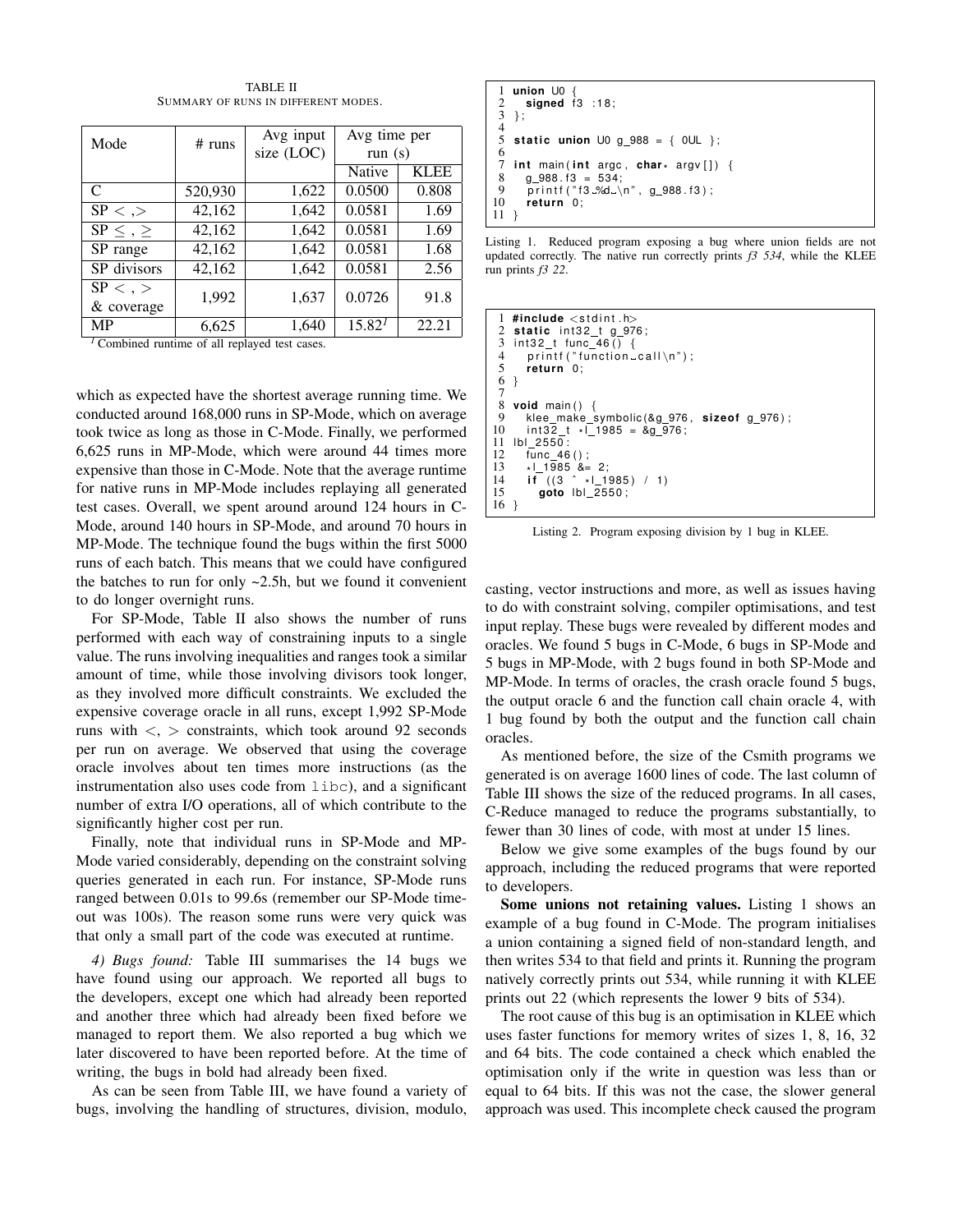#### TABLE III

SUMMARY OF BUGS FOUND IN KLEE, INCLUDING THE MODE USED, THE ORACLE(S) THAT DETECTED THEM, AND THE SIZE OF THE REDUCED PROGRAM USED IN THE BUG REPORT. ISSUES IN BOLD HAVE BEEN FIXED. MORE DETAILS ON THESE BUGS CAN BE FOUND AT HTTPS://GITHUB.COM/KLEE/KLEE/ISSUES/<ISSUE#>.

| Issue#           | Bug description                                               | Mode      | Oracle         | Reduced    |
|------------------|---------------------------------------------------------------|-----------|----------------|------------|
|                  |                                                               |           |                | size (LOC) |
| 246              | Some unions not retaining values                              | C         | output         | 11         |
| 247              | Incorrect by value structure passing                          | C         | output         | 18         |
| 747              | Invalid overshift error triggered by optimisation bug in LLVM | C         | output         | 5          |
| 163              | Vector instructions unhandled, caused by -O2 optimisations    | C         | output         | 6          |
| 268              | Floating point exception                                      | C         | crash          | 14         |
| 266              | Incorrect handling of division by 1                           | <b>SP</b> | function calls | 17         |
|                  |                                                               |           | $\&$ output    |            |
| 262              | <b>Execution forks unexpectedly</b>                           | <b>SP</b> | function calls | 14         |
| 261              | Segmentation fault due to % operator                          | <b>SP</b> | crash          | 12         |
| $n/a^2$          | Incorrect casting from signed to unsigned short               | <b>SP</b> | output         | 27         |
| 308              | Abnormal termination in STP solver                            | SP, MP    | crash          | 10         |
| n/a <sup>1</sup> | <b>Assertion failure in STP solver 1.6</b>                    | SP, MP    | crash          |            |
| 264              | Replaying read-only variables not handled                     | <b>MP</b> | crash          | 8          |
| 331              | File system model and replay library interplay                | <b>MP</b> | function calls | 9          |
| $n/a^2$          | Divergence b/w test generating path and test replay path      | <b>MP</b> | function calls | 21         |

*<sup>1</sup>* Not explored further as the bug seems to have been fixed in the newest release of STP.

*<sup>2</sup>* Fixed prior to reporting as the side effect of what looks to be an unrelated patch.

```
\frac{1}{2} int a, b;
 2 safe_ishift_func_int16_t_s_u(short p1, p2) {<br>3 p1 < 0 || p1 ? p1 : p2;
 \overline{p1} < 0|| p1 ? p1 : p2;<br>4 }
    }
 \frac{5}{6}6 \text{ main}() \{<br>
7 \text{ } klee m
 7 klee make symbolic (\& a, sizeof a);<br>8 if (a > (int) \, 2453014441)8 if \overline{a} > (\overline{in}t) 2453014441<br>9 klee silent exit()
9 k lee_silent_exit();<br>10 int i = a % (1 % a);
11 safe_Ishift_func_int16_t_s_u(i, i || b);
12 }
```
Listing 3. Program triggering a segmentation fault in KLEE due to incorrect handling of some modulo expressions.

in Listing 1 (for which LLVM 3.4 generates a memory access of size 24) to run the optimisation path, and thus behave incorrectly. The bug has now been fixed.

Incorrect handling of division by 1. When executed natively, the code in Listing 2 loops indefinitely. The if statement at line 14 keeps evaluating to true and therefore the execution jumps back to line 11. In KLEE, the if statement evaluates to false, so KLEE terminates after a single iteration. This bug was caught by both the output and function call chain oracles. The bug was found in SP-Mode, but the reported program does not constrain the symbolic variable to have a single value, as we realised this is not needed to expose the bug (so the automatically reduced program was several lines longer). We also note that prior to running C-Reduce, the Csmith program exposed the bug without containing an infinite loop.

We initially managed to avoid this bug by disabling division expression generation in Csmith, but the bug was later

```
1 static int a;<br>2 static int bl
 2 static int b[1] = \{1\};<br>3 void fn1(short p1) { p
    void fn1 ( short p1 ) { p1 − 0; }
 5
 5 static long fn2(p1) {<br>6 return 203685477580
 6 re tu rn 2036854775807 / p1 ? 1 : 0;
    7 }
 8
9 int main () {<br>10 long c:
10 long c;<br>11 int *d
11 int *d = 8a;
12 c = fn2 (b == d);<br>13 fn1 (c);
        fn1 ( c ) ;
14 }
```
Listing 4. Program that triggers a floating point exception in KLEE due to a missing division-by-zero check.

debugged and fixed by the developers. The problem was that division by a constant is optimised prior to invoking the solver using multiplication and shift operations. However, the optimisation is incorrect for constants 1 and -1. The fix was to disable the optimisation for these special cases.

Segmentation fault due to % operator. The code in Listing 3 causes a segmentation fault in KLEE. The bug was found in SP-Mode and diagnosed by the developers to be caused by an incorrect semantics assigned to the % operator when negative numbers were used as divisors. The second part of the code that constrained variable a to have a single value was manually removed by us prior to reporting the bug, as it was not needed to expose this bug.

Floating point exception. The code in Listing 4 triggers a floating-point exception in KLEE. The bug, now fixed, is due to a missing division-by-zero check when processing constant expressions that are not folded in the LLVM bitcode.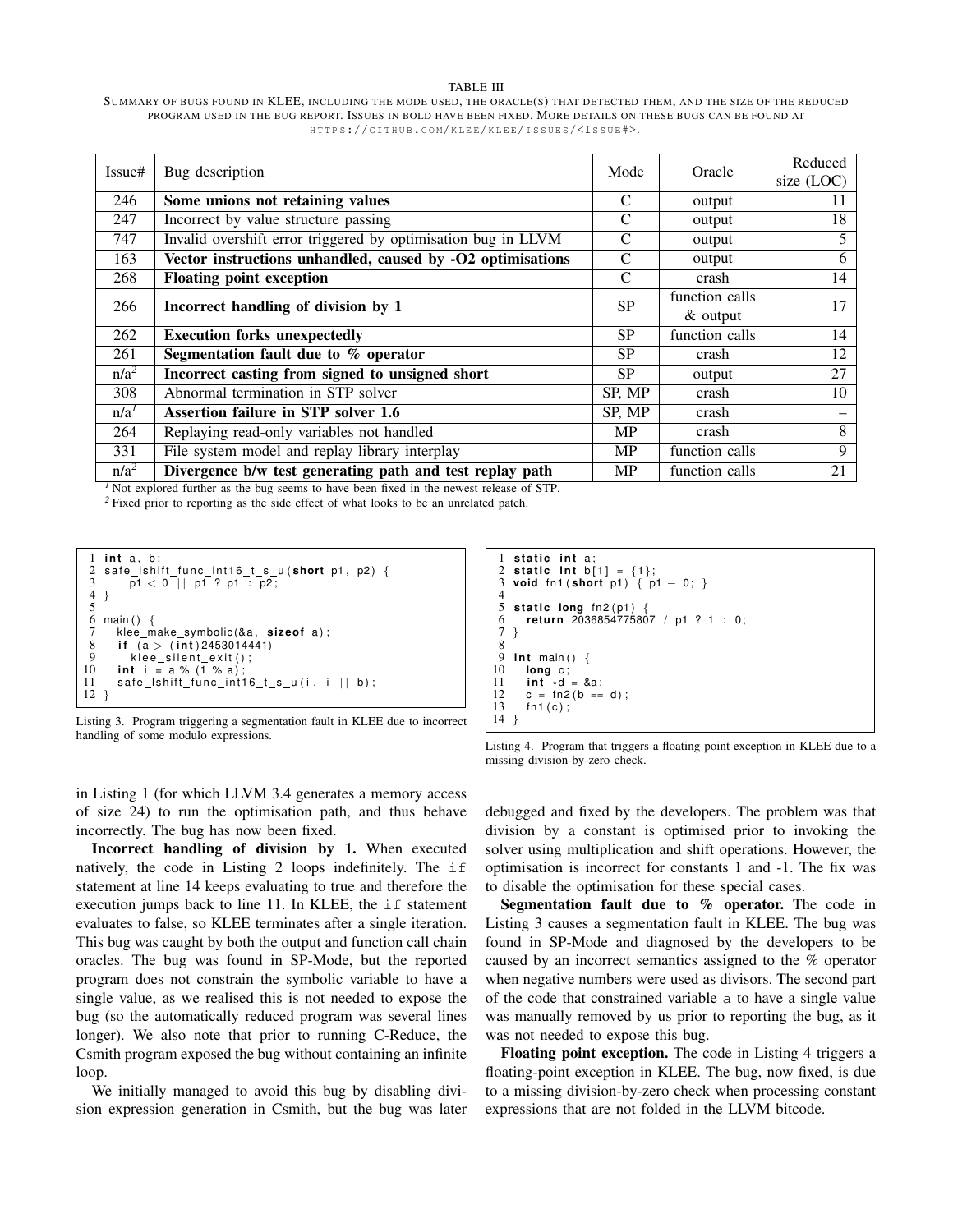TABLE IV FUNCTION CALL DIVERGENCE IN GREP.

| Native fillbuf |  |                                                     | close stdout |
|----------------|--|-----------------------------------------------------|--------------|
|                |  | KLEE fillbuf grepbuf EGexecute kwsexec close_stdout |              |

*5) Grep case study:* We have also considered applying the techniques presented in this paper to real programs. For this purpose, we used the popular UNIX utility grep which finds lines of text matching a certain string pattern.

We found several mismatches in MP-Mode, which were caught by the function call chain oracle. An example of the difference between the function call chains executed on one path explored by KLEE and the corresponding native run can be seen in Table IV. We did not report this bug yet, as we found it difficult to reduce (C-Reduce works on a single C file) and debug (given the much larger size of grep). Overall, this experience has reinforced our initial preference for using generated programs, which present the advantages discussed in §II-A. However, with more engineering work, our approach could be applicable to real programs too.

## *B. CREST and FUZZBALL*

To show the generality of our technique, we also applied it to two other symbolic execution engines. We chose CREST [15] and FuzzBALL [24], because they are different from KLEE in important ways: CREST is a concolic execution tool [18], [29], a variant of symbolic execution which differs significantly at the implementation level from the one used by KLEE, while FuzzBALL is a symbolic execution for binary code, which again results in significant differences in the way the tool is implemented.

At the implementation level, to apply our framework to a new tool, one obviously has to be aware of the way the code is compiled and run with each new symbolic executor. Also, one needs to know the API the tool uses to mark inputs as symbolic. We have defined a general interface for creating and constraining variables, which enables us to use the same transformed program with multiple symbolic execution engines by simply changing the library we link with appropriately.

*CREST* implements the concolic form of symbolic execution [18], [29], in which the code is executed on concrete values and constraints are gathered on the side. To generate a new path, one constraint is negated, a new concrete input is generated and the process is repeated. Therefore, one important difference with KLEE is that paths are explored one at a time. A second important difference (but orthogonal to the first) is that CREST instruments programs for symbolic execution (using CIL) as opposed to interpreting them like KLEE.

We faced several practical difficulties when applying our approach to CREST. First, CREST is less feature-complete than KLEE. For example, it does not support symbolic 64-bit integers and its solver does not support some arithmetic operations such as modulo. However, we were able to work around

TABLE V SUMMARY OF BUGS FOUND IN CREST AND FUZZBALL, INCLUDING THE MODE USED AND THE ORACLE THAT DETECTED THEM. THE SIZES OF THE REDUCED PROGRAMS VARY BETWEEN 8 AND 15 LINES OF

| CODE. ISSUES IN BOLD HAVE BEEN FIXED.                           |                                                               |           |        |  |
|-----------------------------------------------------------------|---------------------------------------------------------------|-----------|--------|--|
| Issue#                                                          | Bug description<br>Mode                                       |           | Oracle |  |
| <b>CREST</b>                                                    |                                                               |           |        |  |
| qithub.com/jburnim/crest/issues/ <issue#></issue#>              |                                                               |           |        |  |
| 7                                                               | Return struct errror                                          | C         | crash  |  |
| 6                                                               | Big integer in expression                                     | SP        | output |  |
| 9                                                               | Non 32-bit wide bitfields                                     | <b>SP</b> | output |  |
| FuzzBALL                                                        |                                                               |           |        |  |
| qithub.com/bitblaze-fuzzball/fuzzball/issues/ <issue#></issue#> |                                                               |           |        |  |
| 21                                                              | <b>STP</b> div by zero failure <sup><math>\prime</math></sup> | SP        | crash  |  |
| 20                                                              | Strange term failure                                          | SP        | crash  |  |
| 22                                                              | Wrong behaviour                                               | SP        | output |  |
| <b>PUILLER</b>                                                  |                                                               |           |        |  |

Fixed in the upstream version of STP.

| unsigned int a:<br>1                               |  |
|----------------------------------------------------|--|
| 2 int main() $\{$                                  |  |
| $CrestUInt(8a)$ ;                                  |  |
| $\frac{4}{1}$<br>printf("a: $\mathcal{A}$ d\n",a); |  |
| 5 <sup>5</sup><br>if ( $a < 2294967295$ ) {        |  |
| 6<br>ext(0);                                       |  |
|                                                    |  |
|                                                    |  |
|                                                    |  |

Listing 5. CREST explores two branches in both of which  $a$  is smaller than 2294967295.

these limitations by slightly tweaking our instrumentation and Csmith configuration.

Second and more importantly, CREST is not an actively developed project, and the tool does not seem to expose many options to enable or disable various sub-components, like KLEE does. Therefore we found it difficult to find ways around the bugs we discovered, in order to find new bugs.

In spite of these difficulties, our approach found three bugs in CREST within the first 1000 runs or about 2 hours worth of computation time. Further experiments were not run with CREST, due to the pervasiveness of the bugs already found. Note that CREST runs program paths significantly faster than KLEE or FuzzBALL, which accounts for the short total computation time.

A summary of the bugs found in CREST is shown in Table V. The first bug is exposed in C-Mode by a program with functions that return structs or unions. Here the CREST compiler throws an error when given such programs as input. Interestingly, KLEE had a similar problem with structs and function calls.

The other two bugs are exposed in SP-Mode. For instance, the code in Listing 5 makes CREST explore two branches, with both having the same constraints. The bug was caused by an incorrect use of the API of the constraint solver Yices, and has now been fixed.

*FuzzBALL* is similar to KLEE in that it implements the nonconcolic style of symbolic execution, where execution starts with unconstrained symbolic variables. On the other hand, like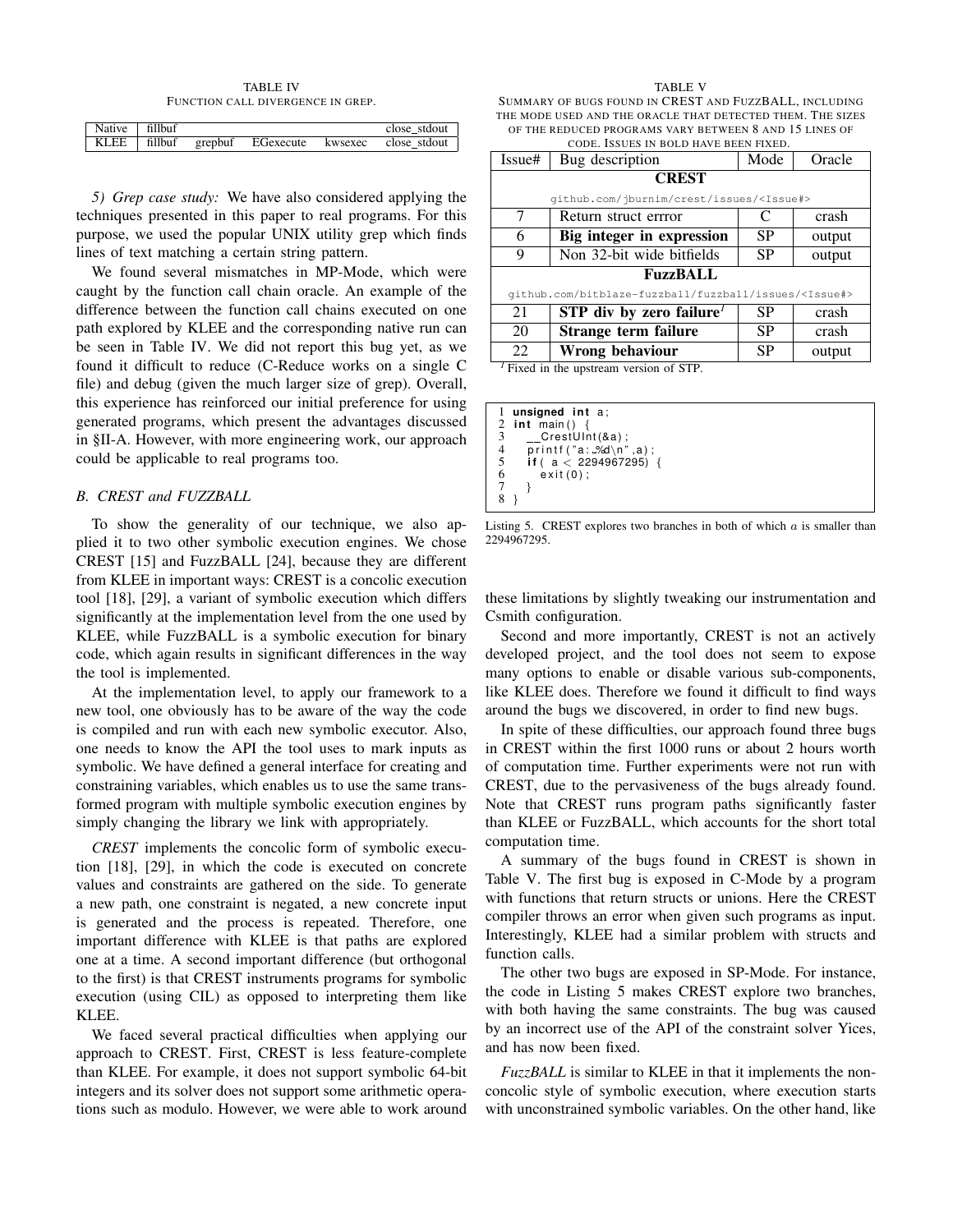```
1 unsigned int g_893 = 124;<br>2 int safe sub(long long p1
  2 i n t safe sub ( long long p1 , i n t p2 ) {
3 re tu rn ( p1 ˆ ˜9223372036854775807LL ) − p2 < 0 ? 0 :
                 p2 ;
 rac{4}{5}\text{static} unsigned int magic_symbols [1] = {0};
 \frac{6}{7}7 int main () {<br>8 g 893 = *n
 8 g 893 = \frac{1}{2} magic symbols;<br>9 if (q 893 > 124) exit (0)
9 if (g_893 > 124) exit (0);<br>10 if (g_893 < 124) exit (0);
11 printf ("%u\n", safe_sub(1UL ^ g_893, 1));
12 }
```
Listing 6. Reduced program for which the native run correctly prints *0*, where the FuzzBALL run prints *1*.

CREST, FuzzBALL executes paths one at a time, keeping only a lightweight execution tree in memory. Finally, like KLEE, FuzzBALL interprets the code rather than instrument it for symbolic execution, but does this at the binary rather than LLVM bitcode level. These design decisions make FuzzBALL an interesting complement to KLEE and CREST for our technique.

The only engineering challenge we had to address to use our technique on FuzzBALL was related to the fact that unlike KLEE and CREST, FuzzBALL does not provide an API for marking variables as symbolic. Instead, one has to specify on the command line the address range(s) that the tool should mark as symbolic (e.g. 16 bytes starting with 0xdeadbeef). Therefore, the library we created for FuzzBALL defines a large static array which we mark as symbolic from the command line. At runtime, when a variable is supposed to be marked as symbolic, we get unused bytes from the static array and copy them to the variable to emulate the behaviour of make\_symbolic functions that symbolic execution engines like CREST and KLEE provide.

With 2000 runs or about a day worth of computation time our approach has found three bugs in FuzzBALL, all of which have been fixed. Further experiments were not run with FuzzBALL as the bugs have not been fixed promptly enough to run more batches.

A summary of the bugs found in FuzzBALL is shown in Table V. Like KLEE, FuzzBALL uses STP as its main constraint solver, and we managed to trigger the same STP bug while testing FuzzBALL. The crash bug that we found stems from the fact that FuzzBALL is unable to distinguish between pointers and integers well, due to the nature of machine code at which it operates. However, it still finds this distinction useful for various reasons, therefore it employs some heuristics to classify words either into integers or pointers. The program we generated causes this heuristic to fail. The developers added further simplification rules and another command line option to help mitigate this issue. The last bug causes FuzzBALL to compute the wrong results and is illustrated in Listing 6. The bug was debugged to a formula simplification rule that was incorrect when signed overflow occurred. Developers removed the rule to fix the bug.

## IV. DISCUSSION AND LESSONS LEARNED

The approach of combining program generation with our novel way of creating program versions in three different modes to be crosschecked by appropriate oracles was successful in finding important bugs in three different engines operating in different ways (e.g. concolic variant vs. keeping all paths in memory, interpretation vs. instrumentation, etc.) and at different levels (source, LLVM bitcode and binary).

Adapting compiler testing techniques. Overall, we found existing compiler techniques to be a great match for testing symbolic execution engines. In many ways, both compilers and program analysis techniques like symbolic execution take as input programs, so program generation techniques for compiler testing such as Csmith can be easily reused in this new context.

On the other hand, we found that the differential testing part—where Csmith programs compiled by different compilers are checked to ensure that they produce identical results is not easily translatable for checking symbolic executors. The main problem is that different symbolic executors may explore different paths in a given time budget, and also that the same code may have different number of paths at different levels (e.g., source, binary and LLVM) [3]. Therefore, instead of performing differential testing between different symbolic execution engines, we crosschecked native and symbolic execution versions of the same program, with the symbolic execution versions carefully constructed in three different modes (§II-B). We believe this approach could be applicable for testing other types of program analysers, but the way in which different versions are generated would have to be guided by the specifics of each program analysis.

Generated programs vs. real ones. We noticed some of the bugs we found were also reported by users while running real programs, but debugging large programs under symbolic execution is often incredibly difficult due to the many different variables involved. For instance, if symbolic execution fails to cover a part of the program, this could be due to a bug in the constraint solver, or a bug in the interpretation/instrumentation, or a limitation of the search heuristic used. Instead, the programs generated by Csmith and C-Reduce are small, and the way we generate program versions for differential testing makes it easy to debug the root cause of the problem—for instance, program versions created in SP-Mode must follow a single path when executed symbolically, and the path should be the same as the one executed by running the program natively on corresponding program inputs.

However, as we discuss in Section III-A5, our approach could be used to test symbolic execution engines with real programs too. While we found it difficult to do so with grep, developers familiar with the program might be able to more easily diagnose issues such as the function call divergence that we report in Table IV.

Finally, the fact that some of the bugs we found were also reported by users suggests that our approach finds bugs that matter, while also having the advantage that the bug reports are more easy to understand and debug.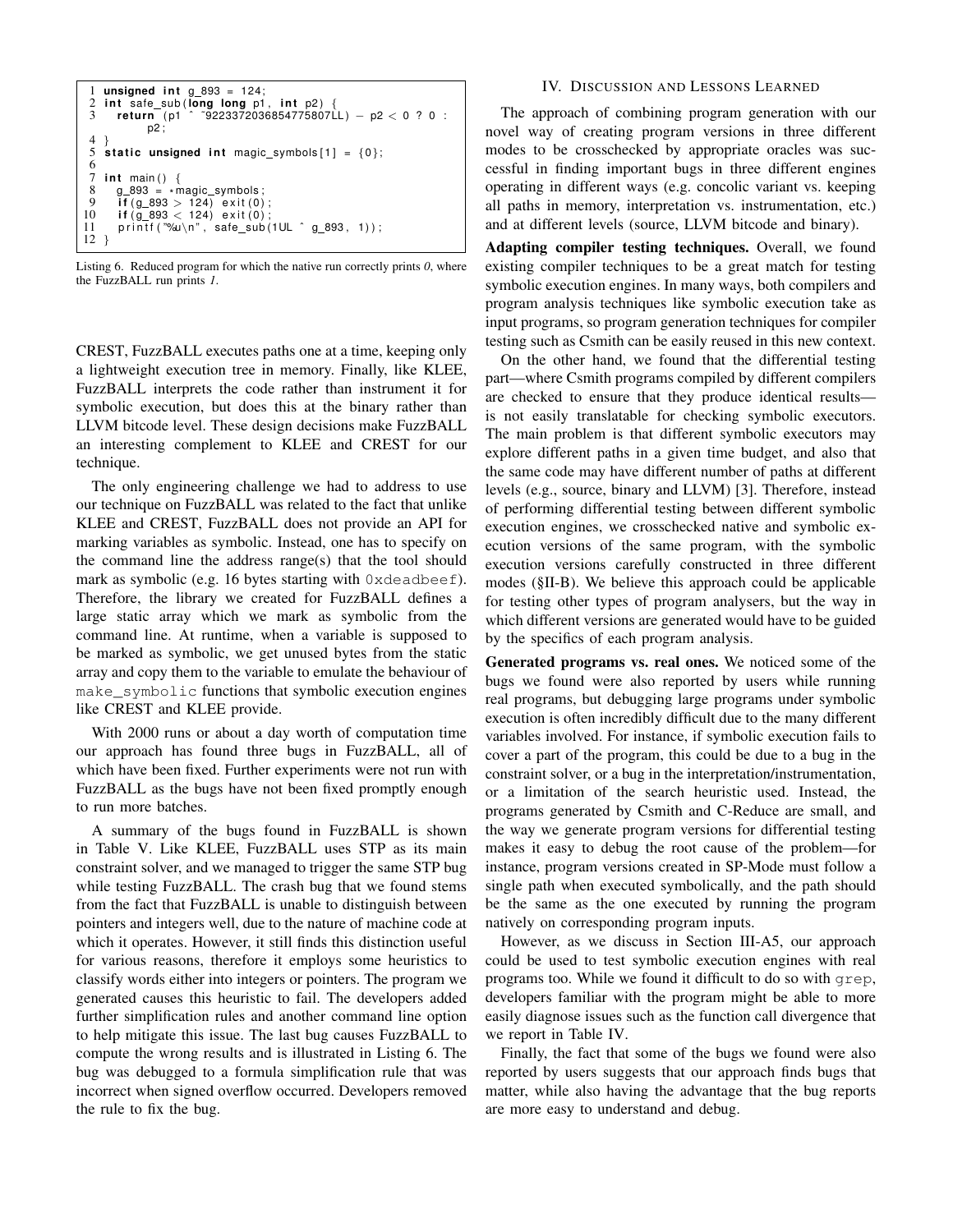Oracles. Overall, the output oracle found almost half of the bugs, followed closely by the crash oracle, and at some distance by the function call oracle. As explained in the paper, we ended up using the coverage oracle only for a small number of runs—despite optimising its performance as described in §II-C4, it is still very expensive, often involving more than 10x instructions when used (see §III-A3).

We also experimented with a performance oracle which flagged generated programs on which the symbolic execution engine spent disproportionately more time. For instance, the 520K C-Mode runs for KLEE have a mean performance slowdown compared to native execution of 120x with a standard deviation of 228. However, we had 28 programs on which the slowdown was over 8000x. Such outliers might point to program bugs, or at least highlight features which result in high overhead in symbolic execution engines. However, after reporting two such anomalies to KLEE developers without receiving a response, we realised that such performance reports are not too actionable, and decided not to include the performance oracle in the experiments we describe.

False positives. By design, our approach has no false positives—any program flagged by our oracles is a real bug. One exception is the function call oracle, which assumes that the order in which the arguments to a function are evaluated—which could be functions themselves—is the same across versions. Only the CREST experiments generated such false positives, as CREST is based on the CIL compiler infrastructure, which evaluates arguments in a different order from the GCC compiler with which the native versions were created. However, we found it easy to filter out such false positives. Another solution would be to force Csmith not to generate programs with function calls as function arguments.

Manual effort. Our approach involves manual work in only two cases. First, to reconfigure the experiments before running a new batch so that the previously found bugs are not triggered again. Second, to configure C-Reduce to shorten the program while preserving the essence of the bug (e.g. that it prints a certain wrong value or stack trace). Fortunately, such manual effort is only needed whenever we discover a bug, and we found the overall effort to be relatively modest.

#### V. RELATED WORK

As far as we know, this is the first approach specifically targeted toward testing symbolic execution tools, and the first paper to present the experience of adapting compiler testing techniques to check mature symbolic execution engines.

More generally however, the research community has started to invest effort into ensuring the correctness and reliability of program analysis tools [4]. One example is represented by competitions among tools, which have the important side effect of finding bugs in participating tools: the annual SV-COMP competition for software verification tools is a prime example of such competitions [2].

Roy and Cordy's work on evaluating clone detection tools is one example of work that uses program generation to evaluate

program analysis tools [28]. Their approach starts from real programs, which are mutated to create code clones.

Wu et al. [33] present a system for checking pointer alias implementations, which validates the results of pointer alias analysis tools against the pointer values observed at runtime. This is a form of differential testing, between dynamic and static information.

A technique similar in spirit to ours, although different in terms of application domain and techniques used, is Daniel et al.'s work on testing refactoring engines [16]. They combined program generation, by providing developers with a declarative way of constructing abstract syntax trees for Java programs using a bounded-exhaustive approach, with a crash oracle, oracles that take into account the semantics of the refactoring, and differential testing between refactoring engines.

Our approach takes advantage of the recent work on testing compilers [22], [23], [34], especially the work of Regehr et al. on program generation [34] and reduction [27]. Combined with our technique for generating program variants in three different modes and a set of appropriate oracles, we show that these techniques are effective at finding bugs in symbolic execution engines.

With respect to creating oracles based on differential testing, Weyuker proposed the use of *pseudo-oracles*, in which one creates an independently-written program that meets the same specification as the program under testing [32]. A similar approach is used for fault tolerance and reliability by the *N-version programming* approach in which multiple versions of the same program are run in parallel and their behaviour compared at runtime [1], [13], [14], [21]. Other types of crosschecking oracles exploit equivalences in the specification [11], [17], [20] or redundancies in the code [9].

## VI. CONCLUSION

Symbolic execution has seen significant interest in the last few years, across a large number of computer science areas, such as software engineering, systems and security, among many others. As a result, the availability and correctness of symbolic execution tools is of critical importance for both researchers and practitioners. In this paper, we have described our experience extending compiler testing techniques to checking the correctness of symbolic execution tools. We have evaluated our technique via case studies on the KLEE, CREST and FuzzBALL symbolic execution engines, where it has found subtle errors involving structures, division, modulo, casting, vector instructions and more, as well as issues having to do with constraint solving, compiler optimisations and test input replay.

# VII. ACKNOWLEDGEMENTS

We would like to thank the authors of Csmith for their assistance using the tool, the developers of CREST, FuzzBALL and KLEE for their feedback on our bug reports, and Frank Busse, Andrea Mattavelli, Stefan Winter and the anonymous reviewers for their valuable comments on our paper and artefact. This research has been generously supported by the EPSRC through an Early-Career Fellowship.